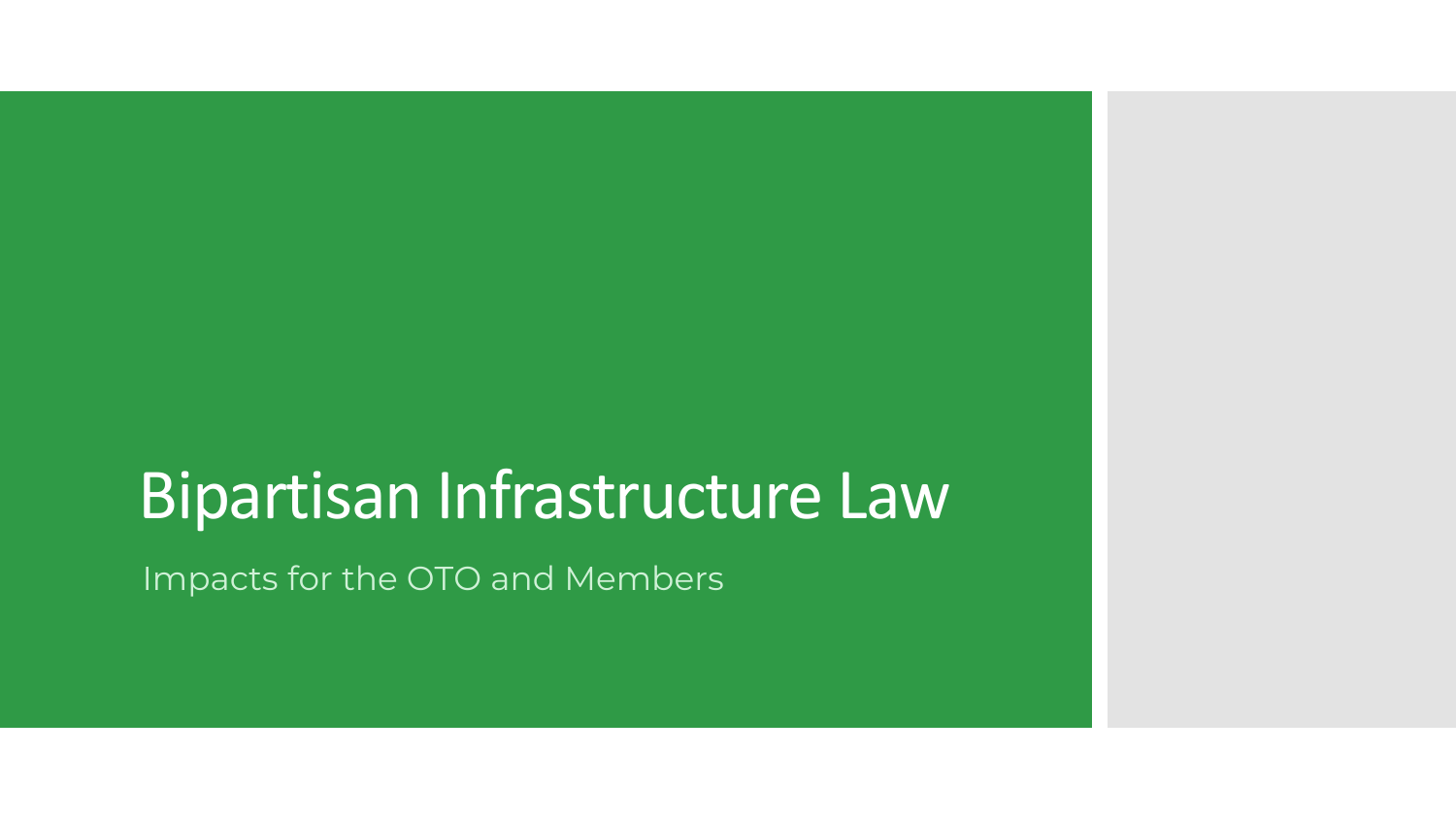Program Changes

- MPOs shall consider the equitable and proportional representation of the population in the planning area
- MPOs required to use 2.5% of planning funds to carry out activities that increase safe and accessible options for multiple travel modes for all users
- Highway Funding Formulas do not use most recent Census data
- $\cdot$  STBG suballocation rate remains the same
	- eligibility expands to include EV charging, vehicle to grid infrastructure, and cybersecurity
- TAP is now a 10% set-aside instead of 5%
	- eligibility expands to include safe routes to school and vulnerable road user safety
	- priority shall be given to projects in high-need areas (low-income, transit dependent, rural, or other similar locations)
- MUTCD Updates
	- Counties can determine local roadway design rather than build to state standards (must use FHWA-approved roadway design)
	- Standards for EV charging stations
- Codification of One Federal Decision and expands use of Categorical Exclusions
- $\cdot$  NEPA Tracking USDOT required to report length to Congress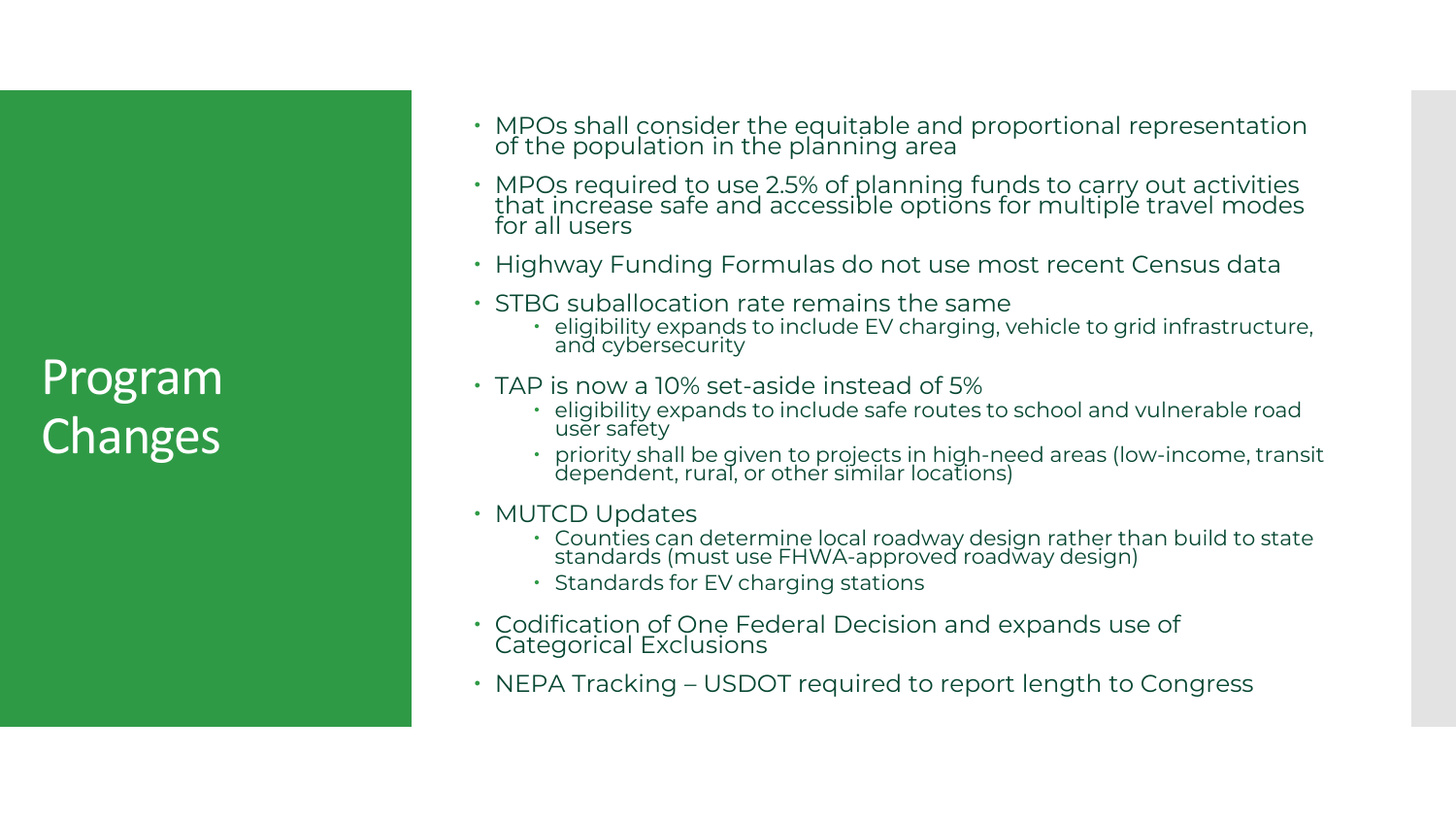

Funding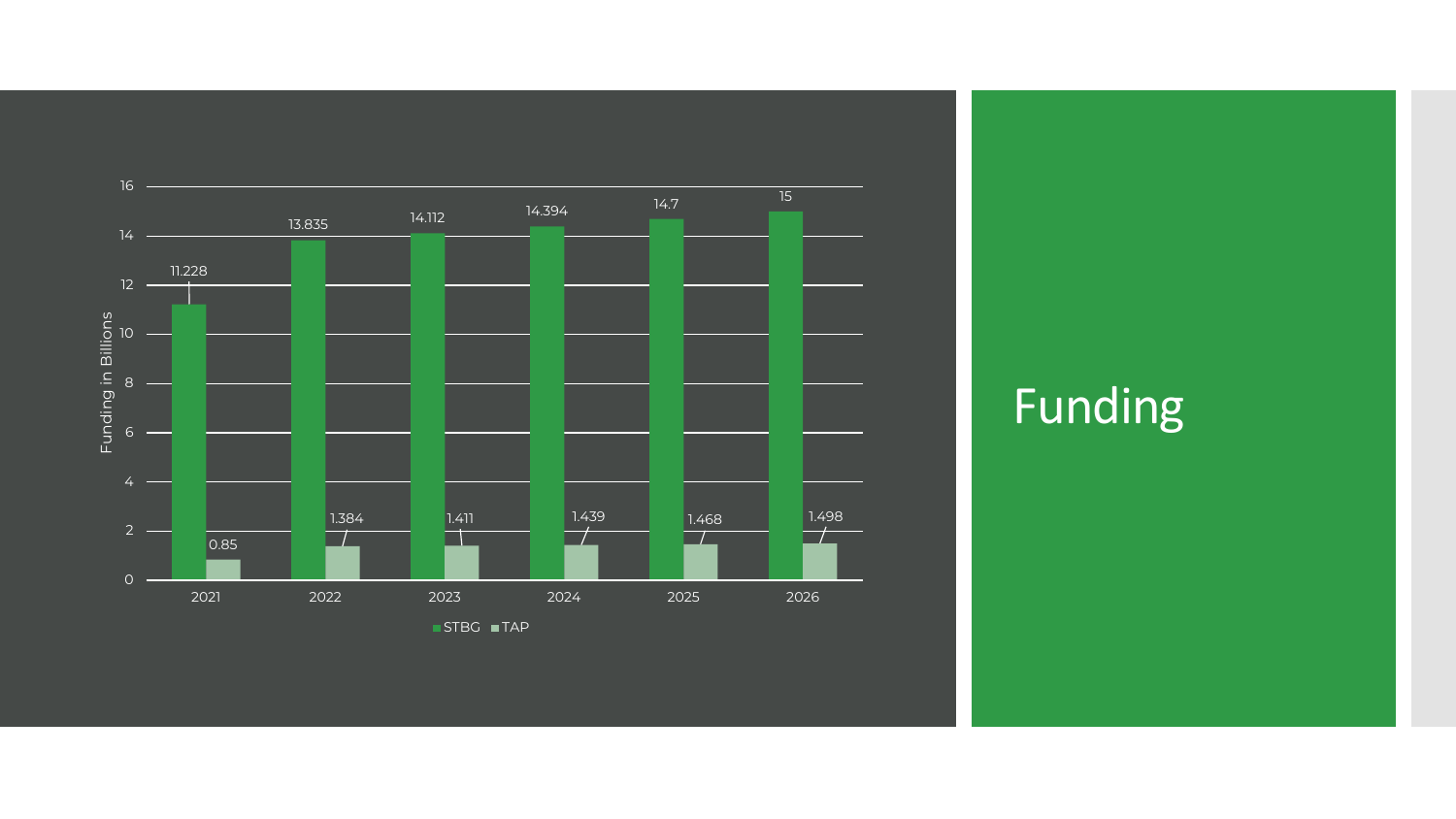| <b>Federal</b><br><b>Funding</b><br>(Billions) | 2021   | 2022 |               | 2023 |                  | 2024                      |  | 2025 |                   | 2026 |               | <b>Total</b> |
|------------------------------------------------|--------|------|---------------|------|------------------|---------------------------|--|------|-------------------|------|---------------|--------------|
| <b>STBG</b>                                    | 11.228 |      | 13.835 23.22% |      |                  | 14.112 2.00% 14.394 2.00% |  |      | $14.7$ 2.13%      |      | 15 2.04%      | 83.562       |
| <b>TAP</b>                                     | 0.85   |      | 1.384 62.82%  |      | $1.411$ $1.95\%$ | 1.439                     |  |      | 1.98% 1.468 2.02% |      | $1.498$ 2.04% | 8.738        |

| <b>Suballocated</b> | 2022        |
|---------------------|-------------|
| <b>ISTBG-U</b>      | \$7,586,863 |
| <b>TAP</b>          | \$846,144   |
| Carbon Reduction    | \$905,124   |

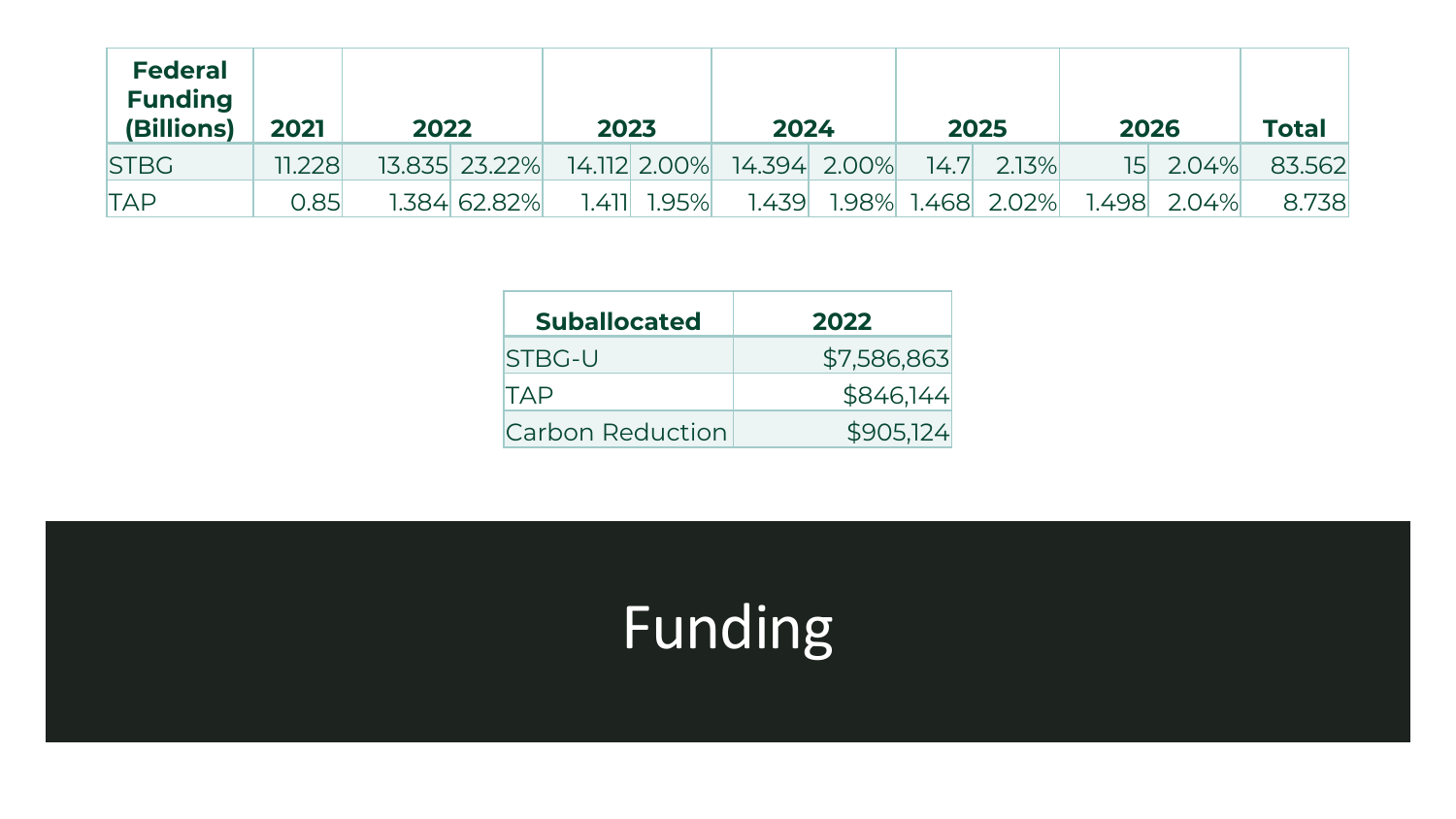New Formula Programs (Rounded Amounts)

|                                       | 2022   | 2023   | 2024   | 2025             | 2026   | <b>Total</b> |
|---------------------------------------|--------|--------|--------|------------------|--------|--------------|
| Carbon<br><b>Reduction</b><br>Program | \$1.2B | \$1.3B | \$1.3B | \$1.3B           | \$1.3B | \$6.4B       |
| <b>PROTECT</b>                        | \$1.4B | \$1.4B | \$1.5B | \$1.5B           | \$1.5B | \$6.4B       |
| <b>Bridge</b>                         | \$5.5B | \$5.5B | \$5.5B | \$5.5B           | \$5.5B | \$27.5B      |
| <b>EV Charging</b>                    | \$IB   | \$IB   | \$IB   | \$1 <sub>B</sub> | \$IB   | \$5B         |

## **Carbon Reduction Program Eligible Projects:**

- transportation electrification and EV charging
- public transportation, including Bus Rapid Transit
- infrastructure for bicycling and walking
- intelligent transportation systems (ITS) improvements
- infrastructure to support congestion pricing
- diesel engine retrofits
- port electrification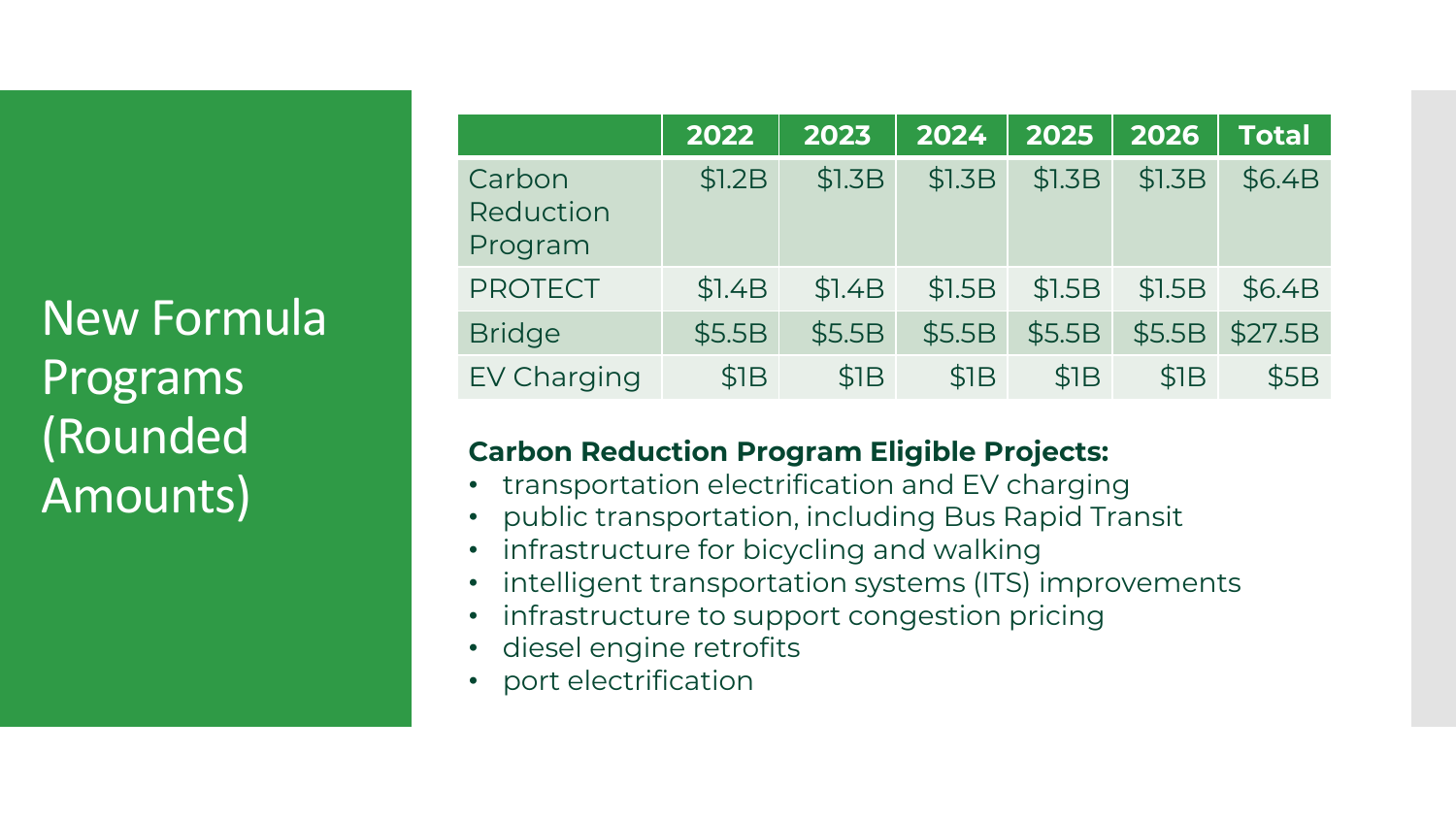**Discretionary** Programs (Funding over 5 Years)

- $\cdot$  INFRA \$8b
- RAISE \$7.5b
- $\cdot$  CRISI \$5b
- National Infrastructure Project Assistance (New) \$5b
- Bridge Investment(New) \$12.5b
- Charging/Fueling Infrastructure (New) \$2.5b
- Rural Surface Transportation (New) \$2b
- Congestion Relief (New) \$250m
- Healthy Streets (New) \$500m (subject to future appropriations)
- Safe Streets for all Users (New) \$5b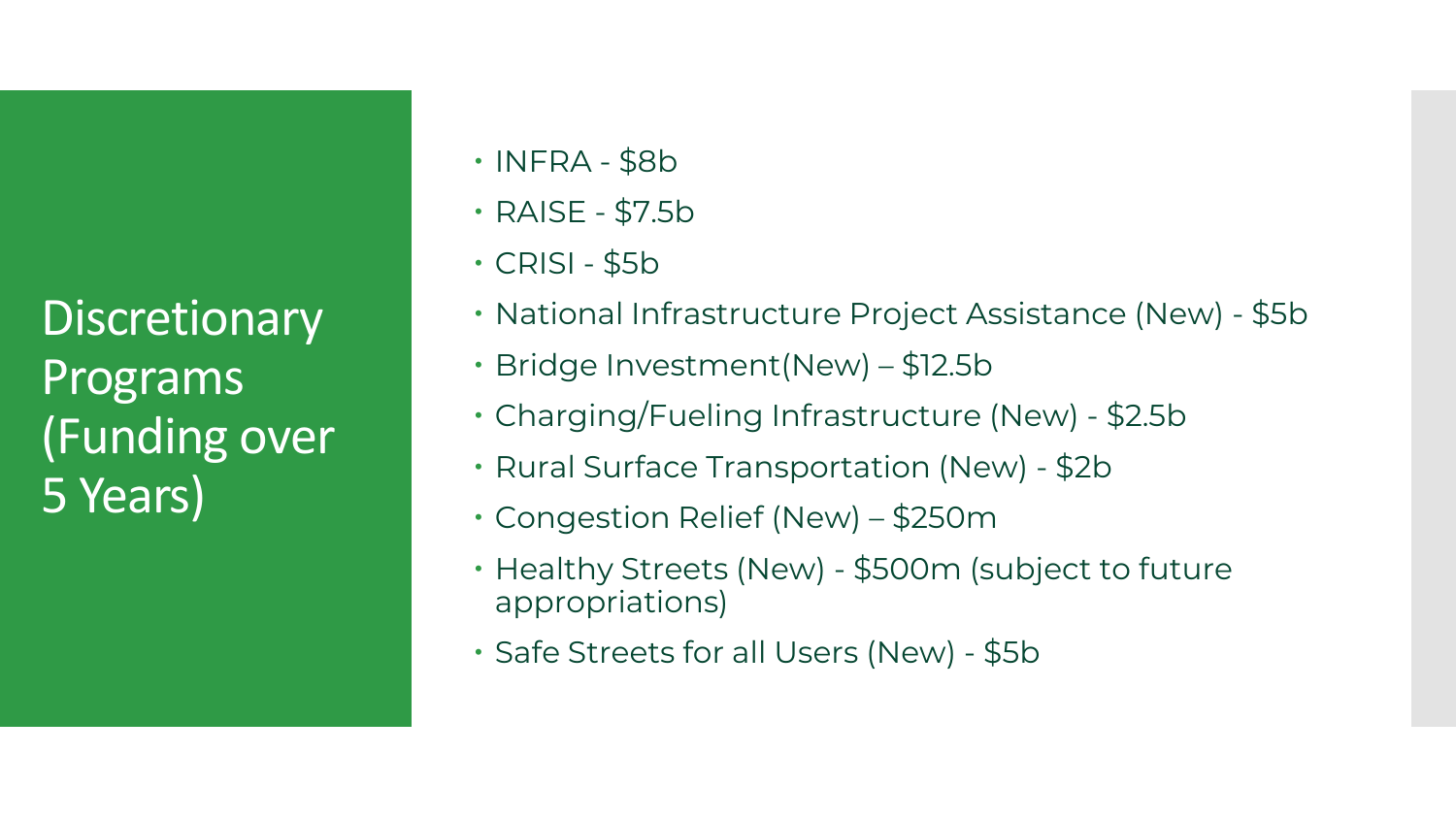**Discretionary** Programs (Funding over 5 Years)

- Strengthening Mobility and Revolutionizing Transportation/SMART (New) - \$500m
- Truck Emissions at Ports (New) \$400m
- National Culvert Removal, Replacement, and Restoration (New) - \$1 billion
- Promoting Resilient Operations for Transformative, Efficient, and Cost-Saving Transportation/PROTECT (New) – Formula (\$7.3b) and Grants (\$1.4b)
- Reconnecting Communities Pilot (New) \$1b
- Railroad Crossing Elimination (New) \$3b
- Airport Terminal (New) \$5b